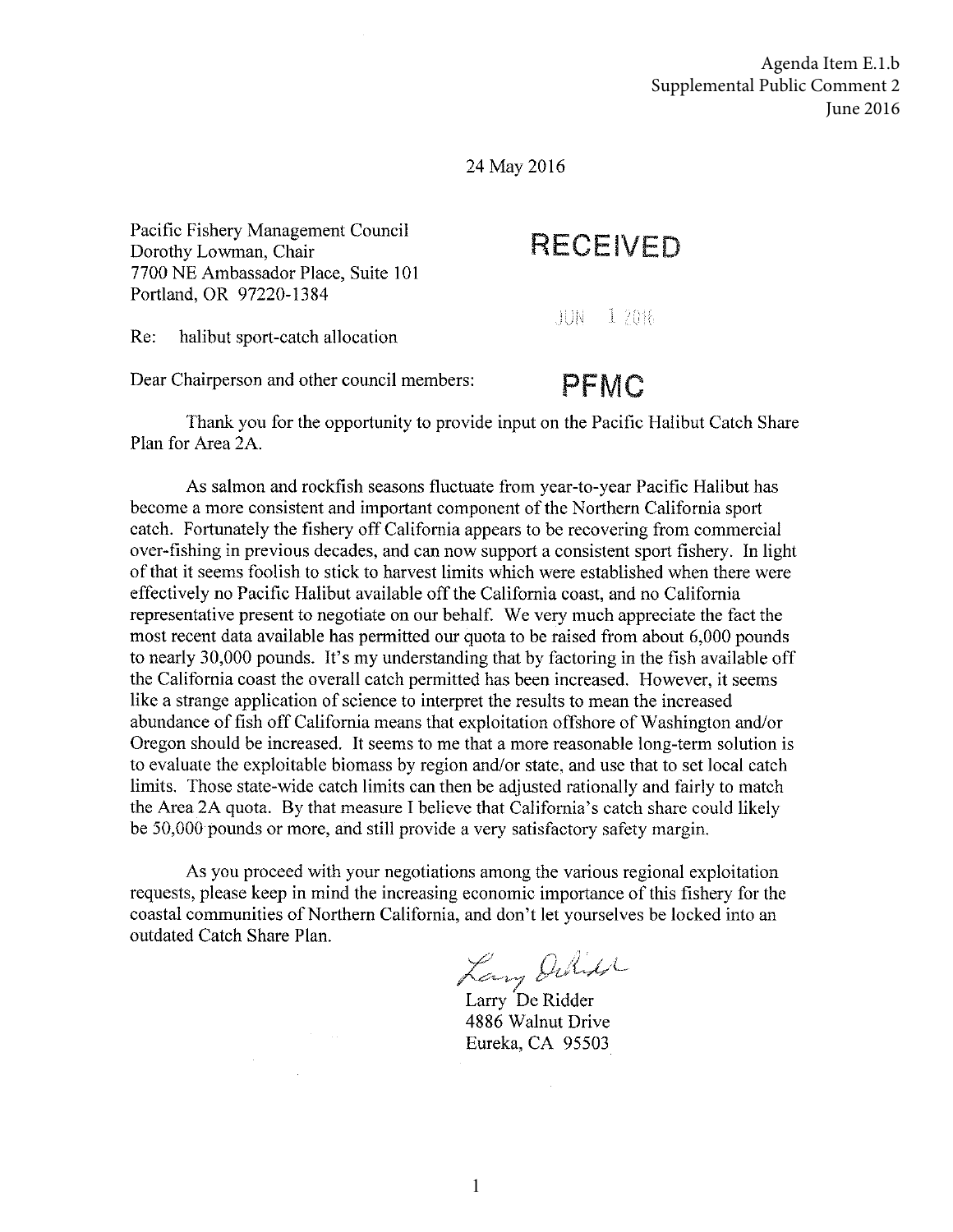---------- Forwarded message ---------- From: rossntaylor [<rossntaylor@sbcglobal.net>](mailto:rossntaylor@sbcglobal.net) Date: Tue, Jun 14, 2016 at 8:01 AM Subject: CA Halibut allocation To: [pfmc.comments@noaa.gov](mailto:pfmc.comments@noaa.gov)

I am to express my opinion about the importance of the Pacific halibut fishery in northern California. It has become a very important sport fishery to our region, especially with decreased rockfish and salmon opportunities. The halibut stocks appear healthy and can probably support more harvest. I would like to see our allocation increase from the current 4% to maybe 6 to 10% as well as continental monitoring. Also My Thanks To The Commission.

Ross Taylor 1254 Quail Run Court McKinleyville CA 95519 [707-839-9451](tel:707-839-9451)

---------- Forwarded message ---------- From: Dan and Karen Diemer [<dkdiemer@gmail.com>](mailto:dkdiemer@gmail.com) Date: Tue, Jun 14, 2016 at 8:49 AM Subject: Pacific Halibut To: [pfmc.comments@noaa.gov](mailto:pfmc.comments@noaa.gov)

I support PFMC scoping of the CSP allocation, and respectfully request that the PFMC consider CSP alternatives that have California allocations in future years that are commensurate with the improved estimates of California's contribution of Area 2A Total Constant Exploitable Yield. I request that the PFMC approves scoping of the CSP allocation, and consider CSP allocation alternatives that have California allocations that range from 8% to 12% of Area 2A allocation.

California has done everything that was ask of them by the PFMC so now is the time to increase our allocation so that it mirrors what we provide to the 2A area.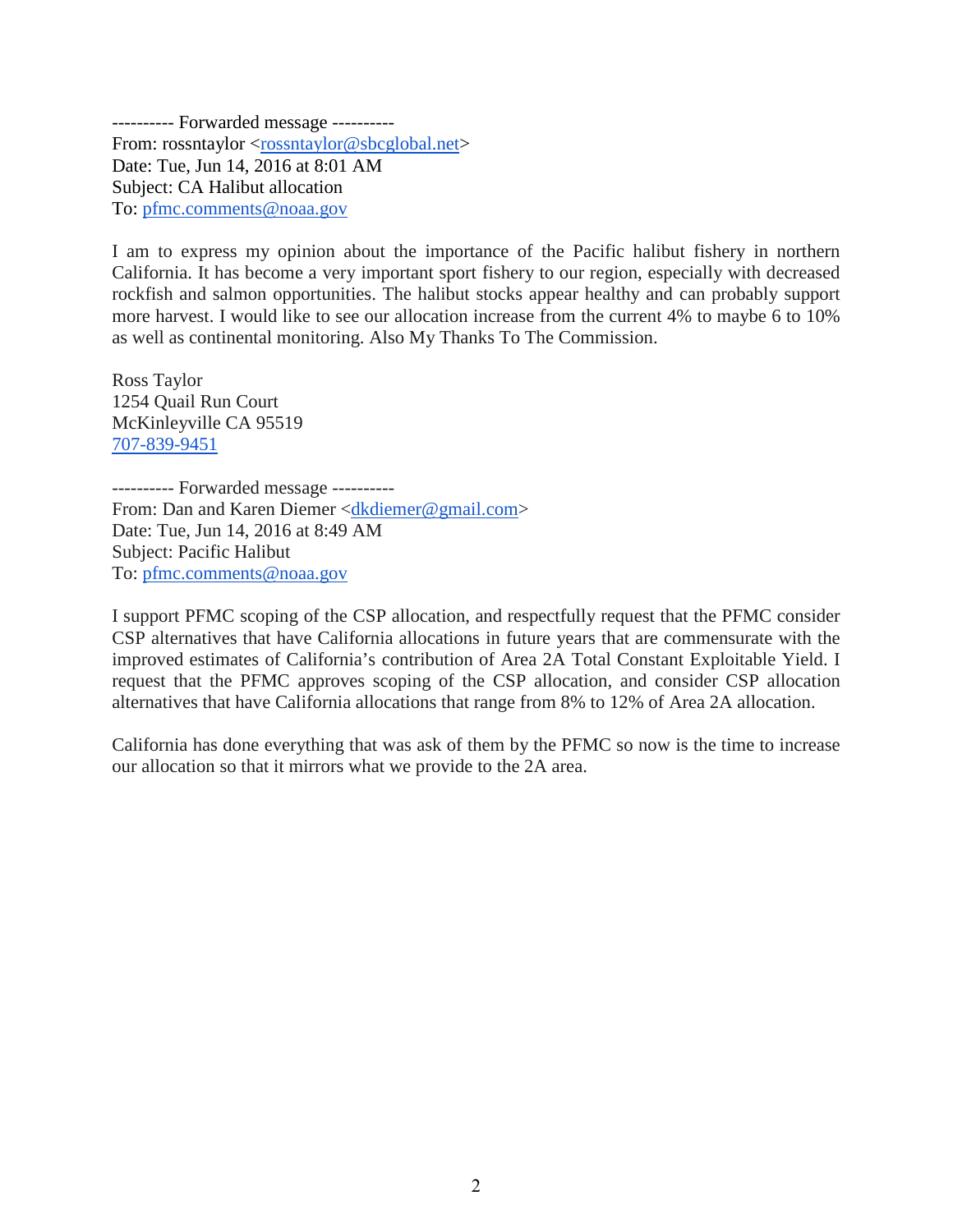Surveys in California 2013 and 2014 increased 2A's allocation by approximately 14% (The Total Constant Exploitation Yield (TCEY increased from 2.1 % to 2.4 %). In 2015 a 2,056 square mile expansion in California increased the TCEY to 2.77%. Conservatively, CA has directly increased the 2A share of the TCEY allocation by over 20% annually, approximately 200,000 lbs. By comparison, the CA allocation was 25,220 in 2015 and is 29,640 lbs in 2016. CA requests to be allotted a more equitable share 8% to 12% minimum, of the poundage that we are providing to the 2A area.

CDFW has implemented an in-season management plan to stay within our allocation in 2014 and that plan was used in 2015. California stayed within our allocation and will do so again this year. I am asking for a more fair and equitable share of the 2A allocation and a return to the May 1 to October 31 Pacific Halibut fishing season.

Thank you for your consideration, Dan Diemer HASA Member.

---------- Forwarded message ---------- From: Pamlyn Millsap [<minnowpaws@suddenlink.net>](mailto:minnowpaws@suddenlink.net) Date: Tue, Jun 14, 2016 at 8:52 AM Subject: Halibut Catch To: [pfmc.comments@noaa.gov](mailto:pfmc.comments@noaa.gov)

Pacific Fishery Management Council Dorothy Lowman, Chair 7700NE Ambassador Place, Suite 101 Portland, Oregon 97220‐1384

RE: Pacific Halibut Catch Share Plan (CSP) Allocation Scoping

Dear Chair Lowman and Council Members:

Thank you for the opportunity to provide input on the Pacific Halibut Catch Share Plan (CSP) scoping for 2016 for Area 2A (Oregon, Washington, California). Pacific halibut is really important to California anglers, particularly in light of drought-related impact to salmon opportunities. Please increase our area's allocation to at least 8%. Thank you for considering this request. Our area has been hard hit by having to follow the larger area's mandates. Thank you again for considering our request!

Sincerely, Pamlyn Millsap (MinnowPaws) [\(707\) 599-7593](tel:%28707%29%20599-7593)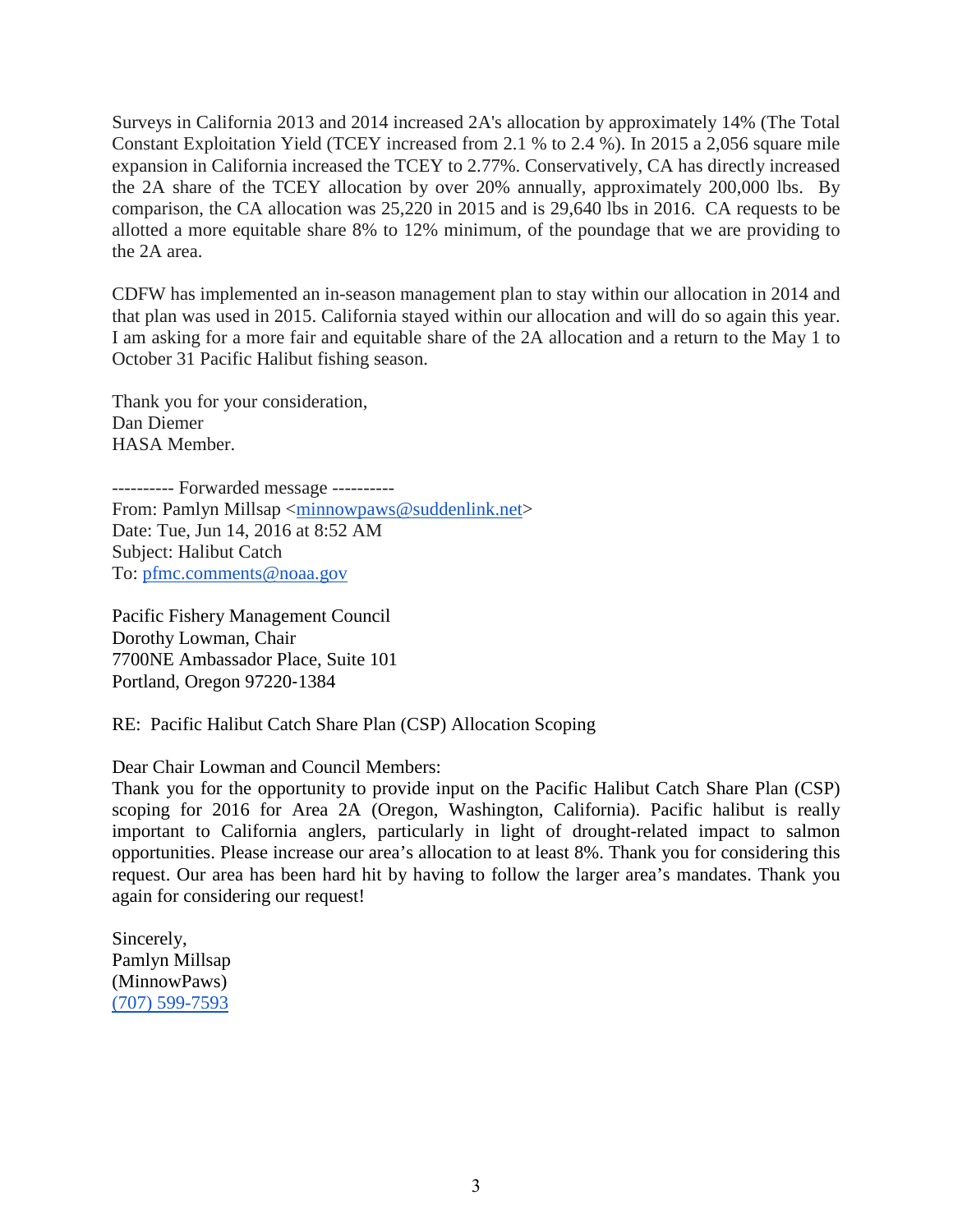---------- Forwarded message ---------- From: Theodore Bliss [<theodorebliss@me.com>](mailto:theodorebliss@me.com) Date: Tue, Jun 14, 2016 at 9:16 AM Subject: Humboldt Halibut To: [pfmc.comments@noaa.gov](mailto:pfmc.comments@noaa.gov)

Please allot a higher halibut quota weight for the eureka area. The rockfish weights and salmon seasons are assigned according to zone, so the halibut should be treated similarly.

Also, don't split the salmon and halibut season. It's difficult enough to get out on the water for nice weather days and not being able to target multiple species on nice days is a huge deterrent from going at all.

It seems that rockfish are managed well, keep up the great work.

Thank you, Theodore Bliss

---------- Forwarded message ---------- From: [<rbtrtdnlfr@netscape.net>](mailto:rbtrtdnlfr@netscape.net) Date: Tue, Jun 14, 2016 at 10:11 AM Subject: Pacific Halibut CSP To: [pfmc.comments@noaa.gov](mailto:pfmc.comments@noaa.gov)

Thank you for the opportunity to provide input on the Pacific Halibut Catch Share Plan (CSP) 2016 scoping for area 2A. The California Pacific halibut fishery is very important to recreational fisher people and charter boats in California, especially in light of reduced opportunities for Pacific salmon. Providing adequate opportunities for a diverse number of species helps to reduce the focus on any one species or management group (e.g., rockfish) when fishing opportunities for one or more other species are restricted. Additionally, the economic impact of the Pacific halibut fishery helps maintain fishing dependent businesses when fishing for salmon is poor or restricted due to unfavorable ocean and freshwater conditions that affect survival.

New information collected over the last few years in northern California indicates an increase in the available exploitable yield for Area 2A of up to 20%. California's current share of that exploitable yield is only 4%. California has recently implemented a rigorous in-season management plan to assist in ensuring harvest allocations are not exceeded. Additionally, graduate students and others are conducting research on Pacific halibut to provide additional information regarding age and reproductive physiology of Pacific halibut caught in the California fishery. These actions will assist with managing the Pacific halibut fishery using the best available science and ensure the California Pacific halibut fishery will not adversely affect the overall U.S. Pacific halibut fishery. As such, I request that the CSP allocation for California be fairly and equitably increased above the current 4% to 10%, which is approximately half of the northern California contribution (20%) to the exploitable yield. This allocation is expected to have no adverse effect on Pacific halibut populations or catch rates and is reasonably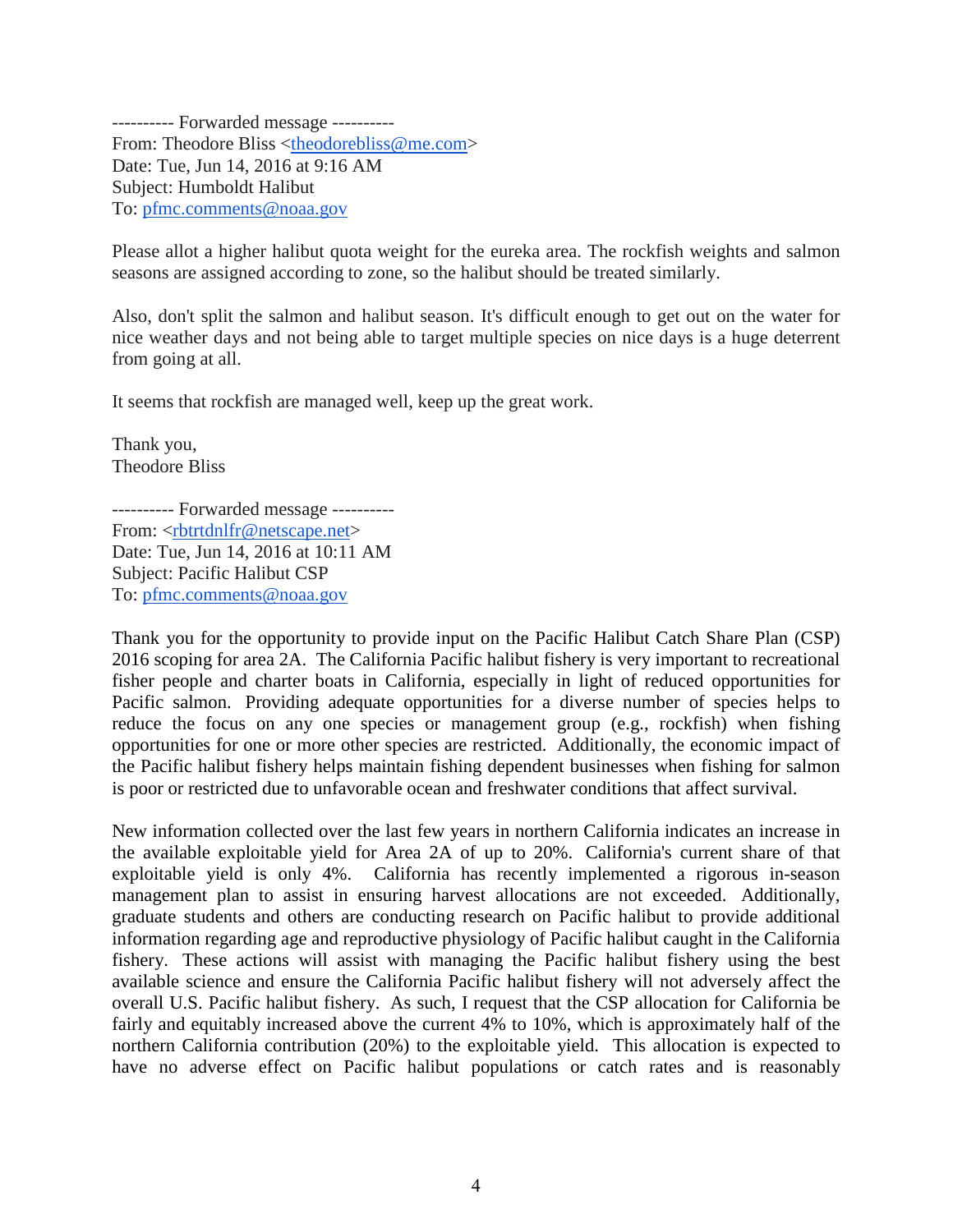conservative and based on the best available science. Thank you for giving full consideration of this request.

Sincerely, Dan Free 320 Fernwood Lane Kneeland, CA 95549

## WESTPORT CHARTERBOAT ASSOCIATION P.O. Box 546 Westport, WA 98595

June 14, 2016

To: Pacific Fishery Management Council Dorothy Lowman, Chair

From: Westport Charterboat Association Mark Cedergreen

Re: Halibut allocation in IPHC Area 2A

Dear Chair Lowman and Council members,

IPHC Area 2A (Washington, Oregon, and Northern California) is the southernmost Halibut management area in the range of North Pacific Halibut. On average, about 2-3% of the entire annual biomass estimate is determined to reside in Area 2A. 2A is sub-divided into  $\sim 10$ allocation units by state (recreational and commercial) and tribal gear groups. The 2A total allowable catch (TAC) has fluctuated between 800,000 lbs and 1.6 million lbs over the past 20- 25 years. The current year's 2A TAC is 1.14 million lbs. Suffice it to say that 2A fisheries are fully subscribed and, with the exception of California, every gear-group could easily utilize 2-5 times as much poundage as they currently harvest.

Pacific Halibut biomass in 2A is distributed much more densely in the north than in the south. IPHC setline surveys verify this. Recreational fisheries in Washington and Oregon are extremely popular. Due to increasing biomass density and effort, the seasons are short and getting shorter every year. Washington area fisheries this season were 8, 5, 4, and 19 days in Puget Sound, Neah Bay/Lapush, Westport, and the Columbia River area respectively; and catches were very low on a few of those days due to inclement weather. Washington recreational CPUE ranged from 0.70 to 0.97 in 2016, with a Washington coast average of around 0.85 on a 1 halibut limit.

Two years ago the Pacific Council raised California's allocation from 1% to 4% of the non-Tribal share of Halibut. This came at the expense of Washington and Oregon fisheries and was generally supported by other gear groups as a reasonable share. In 2015 California caught  $\sim$ 25,000 lbs. This catch occurred over a period of 57 days. That's ~ 440 lbs per day. At an average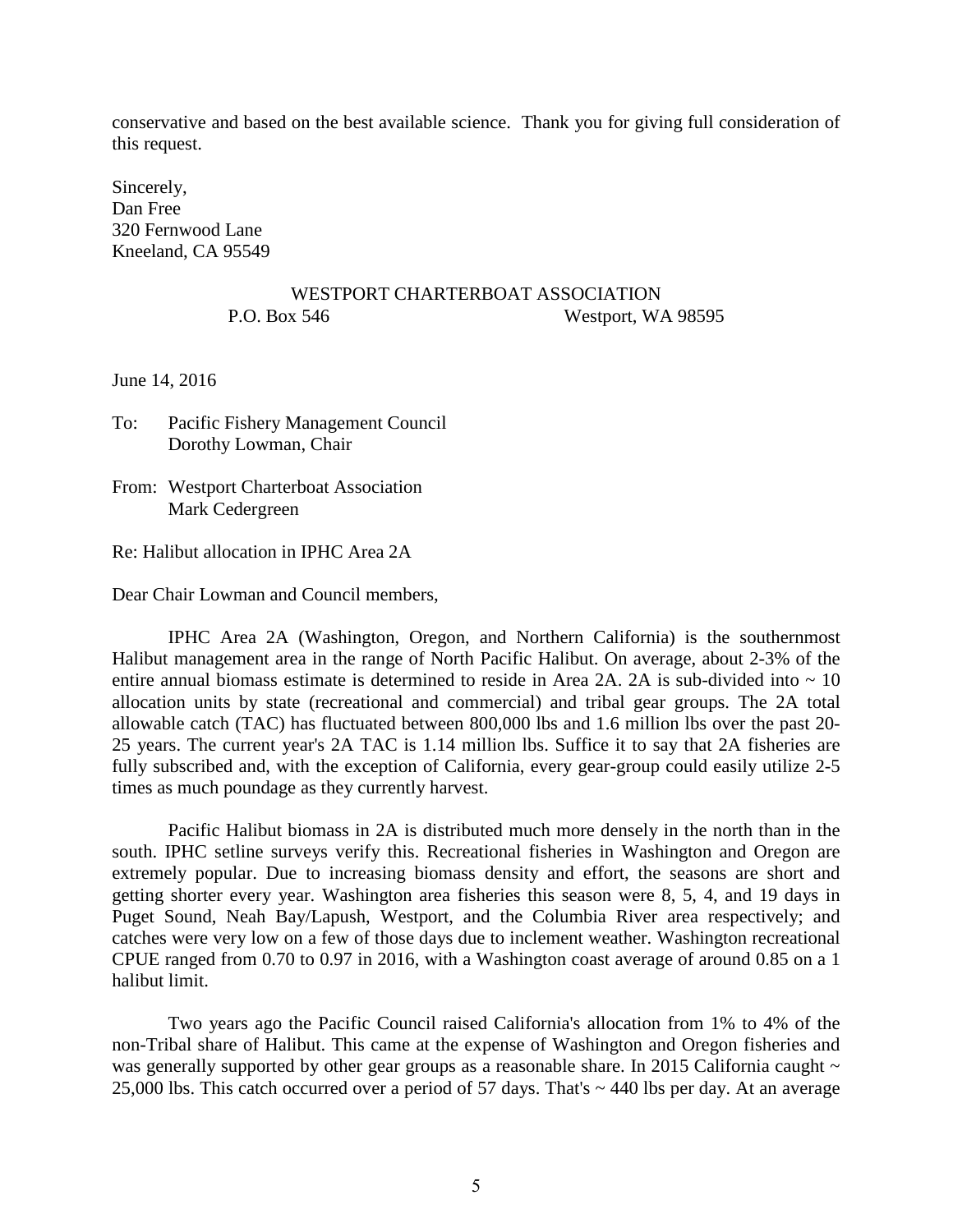weight of  $\sim$  20 lbs, the catch over the entire California fishing area amounted to only around 22 fish per day. That compares to season lengths of 4-19 days in Washington and average catch's in the 4 areas ranging from 600 lbs to 22,000 lbs per day in very short seasons.

California currently has the longest season of any area in 2A. The primary reason for that is a very low density of biomass in the southernmost area of the North Pacific Halibut range. Opening the Catch sharing plan to allocate more halibut to California will come at the expense of other areas and is inconsistent with biomass distribution. There are no other sources for additional harvest. Short seasons will become shorter in the north while the longest season will become even longer in the south. That makes no sense at all.

We went through a bitter allocation battle in the early 1990's to establish the sharing formula for 2A. Aside from the reallocation to California two years ago, most of the harvesters have no desire to open up old wounds and get into another battle. If we open the CSP to one area there will be other areas also wanting more. Actually, considering IPHC data there are very solid biological reasons to increase fisheries in the north as opposed to the south. Whose fishery would such a change come from?

I urge the Council to leave the allocation of Halibut in 2A as is.

Oregon South Coast Fishermen P. O. Box 2709 • Brookings, OR 97415

June 14, 2016

Pacific Fisheries Management Council 7700 NE Ambassador Place, Suite 101 Portland, OR 97220-1384

RE: Agenda Item E.1

Chair Lowman,



We are providing comment on agenda item E.1, Scoping of Pacific Halibut Catch Sharing Plan Allocation Changes. The Oregon South Coast Fishermen (OSCF) were involved with the development of the 2014 Halibut Catch Share Plan that established the South of Humbug Mountain subarea. At that time, we proposed the creation of the Oregon portion of the subarea and requested a subarea quota for the Oregon portion. We also supported the development of a California subarea with a quota. In 2015 we commented on the increase in allocation for California and the requirement for accurate and timely accounting of landed fish. While generally supportive of the increase, we were concerned that California had an

expectation of removing poundage quotas from Oregon and Washington recreational fishing areas as opposed to being given a portion of any addition quota allocated to the entire 2A catch area. We also understood that quotas for both subareas would remain fixed percentages for several years to evaluate long term harvest patterns and the reliability of California's real time creel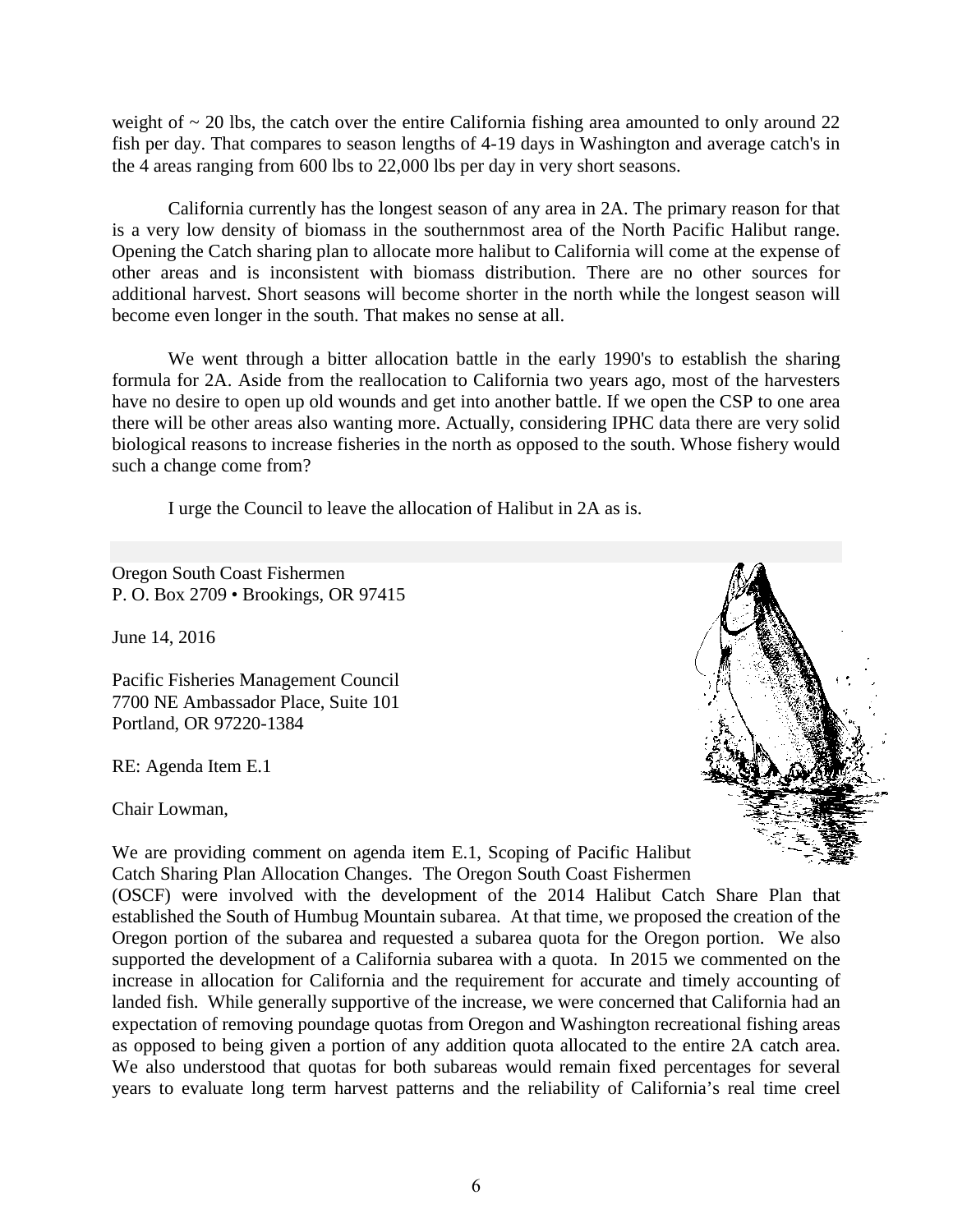effort. We do not support any change to existing allocation percentage at this time. We supported a longer term evaluation of the 2015 allocation to help smooth any anomalies that might occur. This year has produced such an anomaly off of Brookings. Because of the late start to the Dungeness crab fishery this year and an apparently robust market for crab, we have large tracts of ocean inside 50 fathoms that are covered with strings of commercial crab pots, ropes and buoys. While we support the commercial crab fishing industry, the presence of large fields of pots has eliminated drifting for halibut and substantially curtailed halibut fishing effort from the Port of Brookings. This is the first year we have experienced this situation. Net result of this situation may be reduced halibut landings during the early part of the season. This situation is precisely why we asked for a longer term evaluation of quota allocations.

It is our understanding that halibut are not sedentary and that "resident" halibut are generally in a transition from juvenile life stages to breeding age redistribution back to northern latitudes. Halibut distribution also appears to be changing as evidenced by recently increasing numbers in southern Oregon and California.

California fishermen seems to imply that they have a stable, resident population of halibut to be harvested irrespective of interactions with other areas. We disagree. We feel it would be premature to change allocations based on short term survey results, particularly given the dynamic changes that are being observed in the ocean all along the Pacific coast.

We also remain concerned about California's ability to accurately collect landing information about recreational halibut harvest. Several of our members travel the 25 miles south to Crescent City to fish for halibut and avoid the crab pot problem. They usually go in a group of three or four boats. In three trips this year, they have yet to encounter anybody checking landed fish. They have caught multiple halibut on each trip. They have fished on both weekdays and weekend days. In addition, California has no seasonal, individual limit on halibut nor do they have any type mandatory report card required. We are concerned, despite California Fish and Wildlife assurances, that halibut harvest remains under-reported.

That California fishermen are having to deal with a reduced number of open fishing days for halibut is not unique to California. Most Oregon fishermen deal with fishing day reductions to stay within quota and provide broader opportunity for the recreational fleet. We are prepared to do the same if we are regularly successful in catching our allocated quota.

In summary, we are requesting that the Council not change the current percentages of allocation of the 2A TAC to provide more pounds to the California recreational quota if that additional quota will be taken from either Oregon or Washington recreational or commercial allocations.

Sincerely,

Richard Heap, President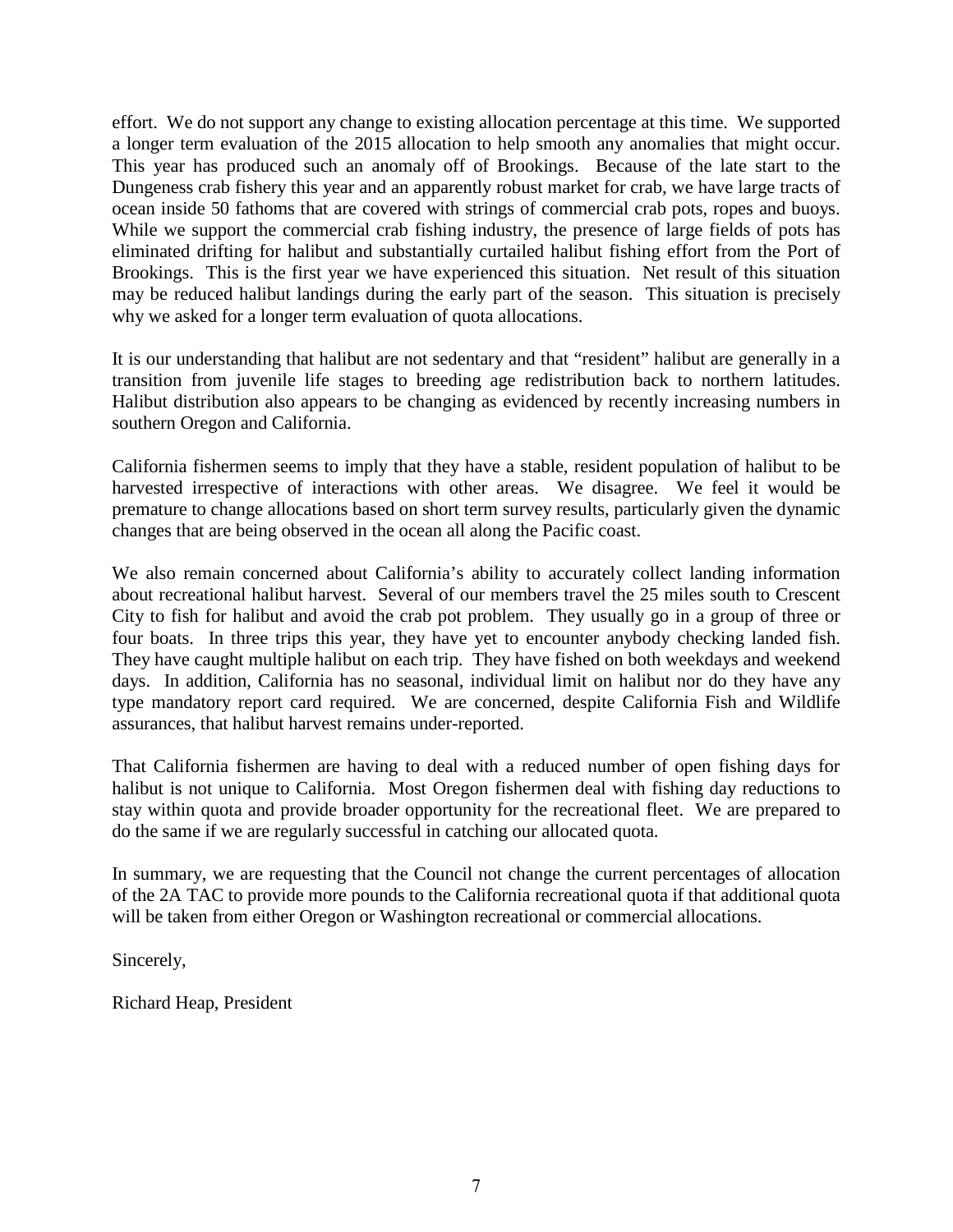---------- Forwarded message ---------- From: Phil Gravier [<pgravier@willitsonline.com>](mailto:pgravier@willitsonline.com) Date: Tue, Jun 14, 2016 at 11:50 AM Subject: Pacific Halibut catch share plan allocation To: [pfmc.comments@noaa.gov](mailto:pfmc.comments@noaa.gov)

Hello,

Thank you for the opportunity to provide feedback on the Pacific Halibut Catch Share Plan Allocation, and us recreational anglers in California would like a more equitable share of the quota (at least 6%). Halibut is very important economically to our area, particularly in light of drought-related impact to salmon opportunities.

Thank you for considering this request.

Sincerely,

Phil Gravier Laytonville, CA

---------- Forwarded message ---------- From: Dan Cox [<crabby2@suddenlink.net>](mailto:crabby2@suddenlink.net) Date: Tue, Jun 14, 2016 at 2:45 PM Subject: Halibut To: ["pfmc.comments@noaa.gov"](mailto:pfmc.comments@noaa.gov) [<pfmc.comments@noaa.gov>](mailto:pfmc.comments@noaa.gov)

Dear sirs I am in favor of increasing the halibut quota in the Trinidad area !

Thanks , Dan Cox Fv Express

---------- Forwarded message ---------- From: Jeff Mostovoy [<jjmostovoy@icloud.com>](mailto:jjmostovoy@icloud.com) Date: Tue, Jun 14, 2016 at 3:10 PM Subject: Pacific Halibut Catch Share plan (CSP) To: [pfmc.comments@noaa.gov](mailto:pfmc.comments@noaa.gov)

Dear Chair Lowman and council members:

The Pacific Halibut fishery off of the Northern California Coast has become an important fishery. California has had a reduction in salmon fishing opportunities due to the last three years of drought conditions. This alone has made the Pacific Halibut fishery very important to North Coast fishermen and our local economy. Currently, our allocation is barely 15 percent of the volume that California waters contribute to area 2A's allowable catch. The other 85 percent of the biomass from California waters is harvested by other areas. 100,000 pounds of Pacific Halibut is about half of the amount that California waters provide for the area 2A allowable catch. This seems like a more fair allocation for California than the 29,640 pounds we get in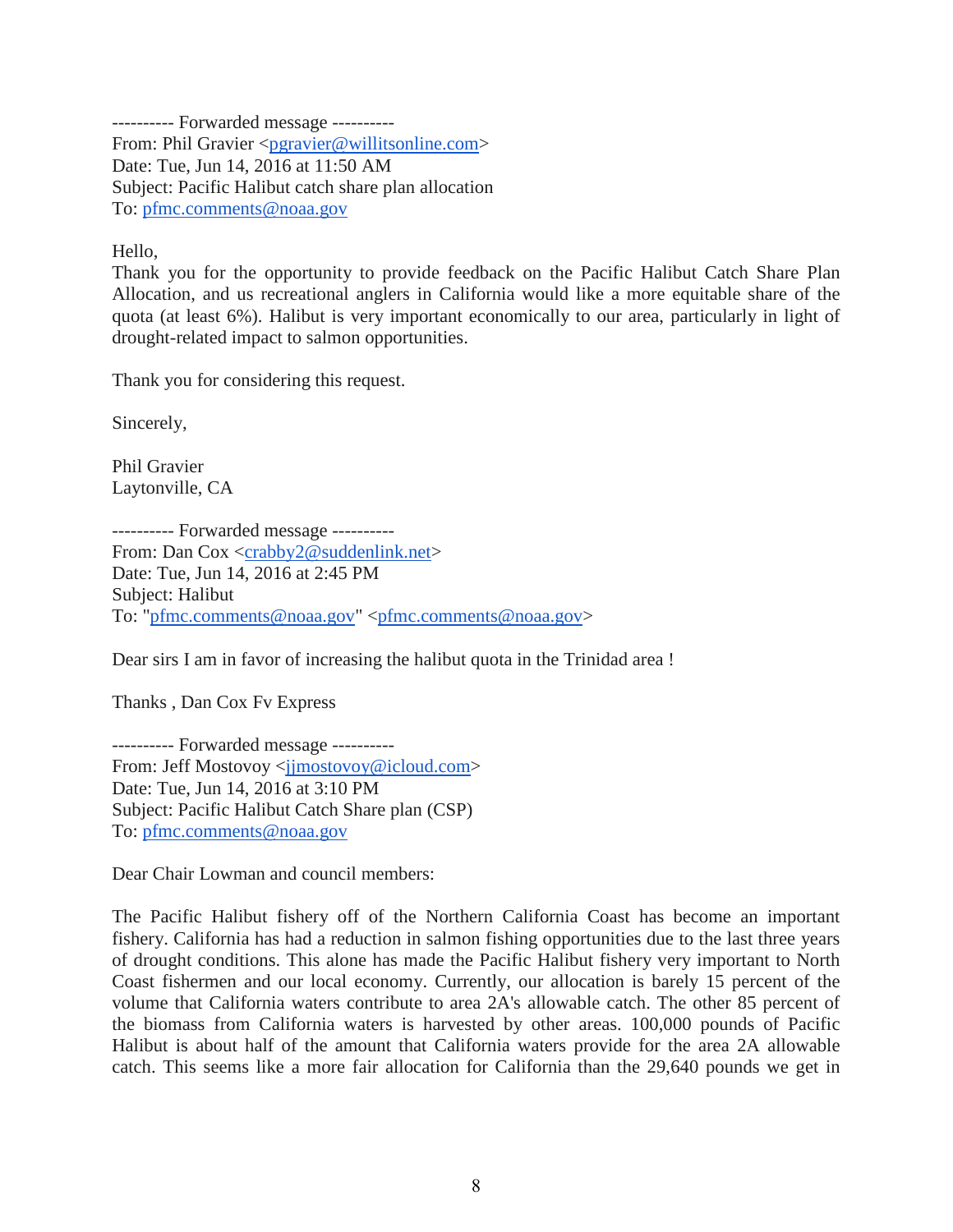2016. California has done everything that we ask of them by the PMFC so please now is the time to increase our allocation.

Thanks, Jeff Mostovoy

---------- Forwarded message ---------- From: 5 Star Charters [<info@5starcharters.com>](mailto:info@5starcharters.com) Date: Tue, Jun 14, 2016 at 4:21 PM Subject: revised halibut catch share quota for Calif To: [pfmc.comments@noaa.gov](mailto:pfmc.comments@noaa.gov) From Mark Lottis Five Star Charters Gold Beach

It has come to my attention that Calif now wants another adjustment in there favor of the quota. This has already been done in the past several years at the expense of Oregon's share when the line was re drawn at the Or Ca state line. As result we now have less fish to catch than in the past which impacts us and other business on the Southern Or coast. They were happy when they got what they did which was all of the southern quota at the time. That was a good way to handle the allocation then and continues now. No adjustment is needed. Thank You for consideration of this comment.

Mark Lottis

---------- Forwarded message ---------- From: Nancy and Red Jioras [<rednan1@suddenlink.net>](mailto:rednan1@suddenlink.net) Date: Tue, Jun 14, 2016 at 4:46 PM Subject: Pacific Halibut in Northern California To: [pfmc.comments@noaa.gov](mailto:pfmc.comments@noaa.gov)

It is hard to express the importance of Pacific Halibut to the economy of the northern California. Although pacific halibut were fished in this region during World War 2, the present fishing population only re-discovered them some 6 years ago. The halibut fishery now brings millions of dollars to our area in the form of recreational anglers who stay the summer to sample the resources our coast has to offer; and pacific halibut make up a large part of those activities. Since the north coast has lost a great deal of its land based industry, we must turn to the resources of the sea to generate a boost to our economy. Until 6 years ago, our pacific halibut fishery was ignored. In 2013 and again in 2014, the International Pacific Halibut Commission sampled the water of northern California with a resulting addition to the catchable biomass of 100,000 pound. Although California's catchable allotment was increased to 3% of the catchable biomass, it is not reflective of the amount of resource we have swimming off our coast as shown by the IPHC surveys. Please consider raising California's percentage allotment more in line with number of fish surveyed.

Richard Jioras [707 839-2166](tel:707%20839-2166)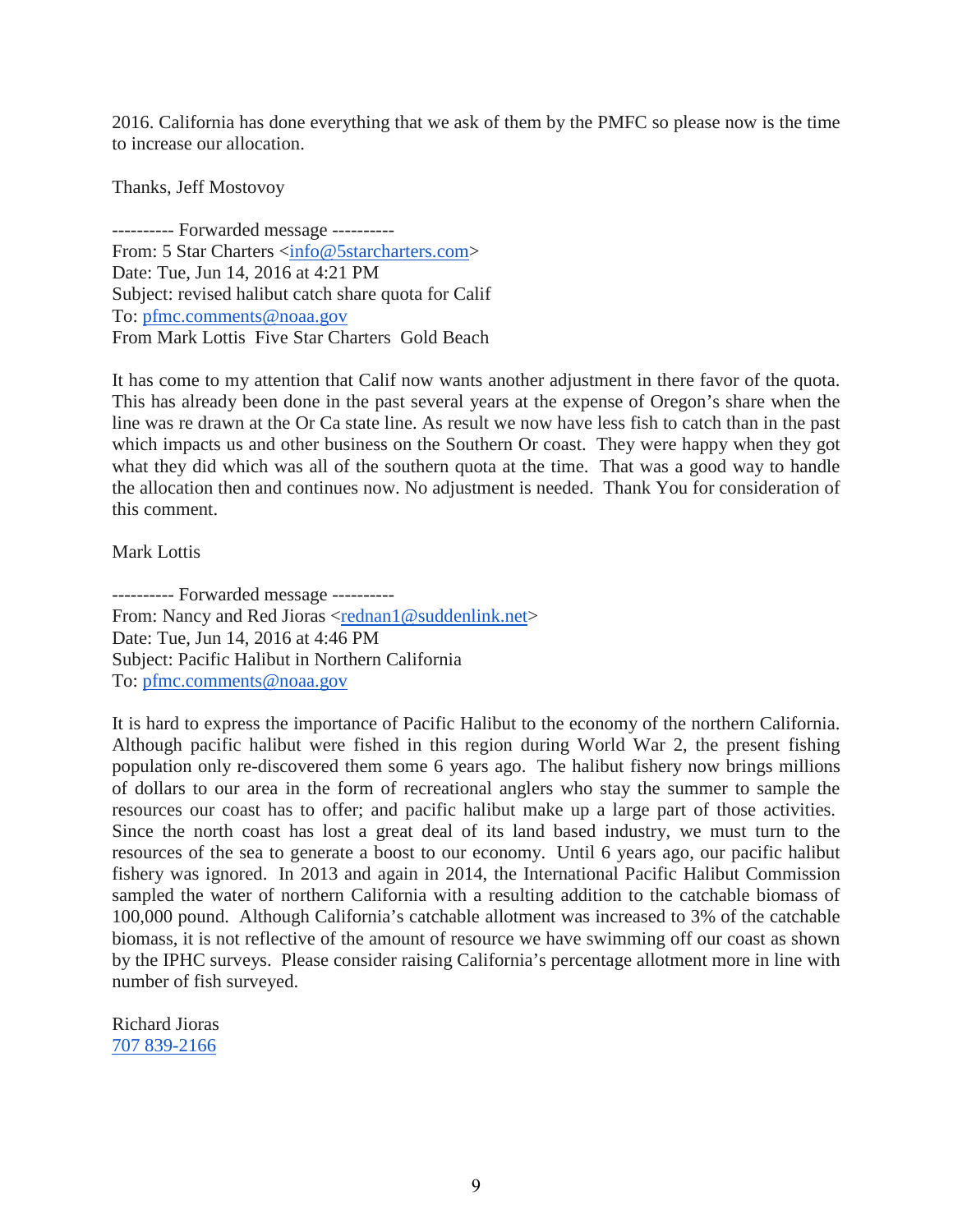---------- Forwarded message ---------- From: steve finch [<sfinchpw@gmail.com>](mailto:sfinchpw@gmail.com) Date: Tue, Jun 14, 2016 at 5:36 PM Subject: halibut season To: [pfmc.comments@noaa.gov](mailto:pfmc.comments@noaa.gov)

Thank you for the opportunity to provide feedback on the Pacific Halibut Catch Share Plan Allocation, and us recreational anglers in California would like a more equitable share of the quota (at least 6%). Halibut is very important economically to our area, particularly in light of drought-related impact to salmon opportunities.

Thank you for considering this request.

Sincerely,

Steve Finch

---------- Forwarded message ---------- From: Seth Naman [<swnaman@gmail.com>](mailto:swnaman@gmail.com) Date: Tue, Jun 14, 2016 at 1:30 PM Subject: Pacific Halibut Catch Share Plan Allocation To: [pfmc.comments@noaa.gov](mailto:pfmc.comments@noaa.gov)

Thank you for the opportunity to comment on the Pacific Halibut Catch Share Plan Allocation. Halibut is very important economically to our area, particularly in light of drought-related impact to salmon opportunities. From the port of Eureka, the vast majority of our nearshore habitat is dominated by sandy and muddy substrate. Sport recreational anglers and sport charter captains depend on halibut angling as rockfish opportunities are limited and require long distances of travel, nearly 20 miles. Additionally, PFMC halibut surveys in our area have conclusively shown a robust population with good habitat. For these reasons I urge you to give California a more equitable share of the quota, at least 6%.

Thank you.

Sincerely,

Seth Naman PO Box 141 Blue Lake, CA. 95525